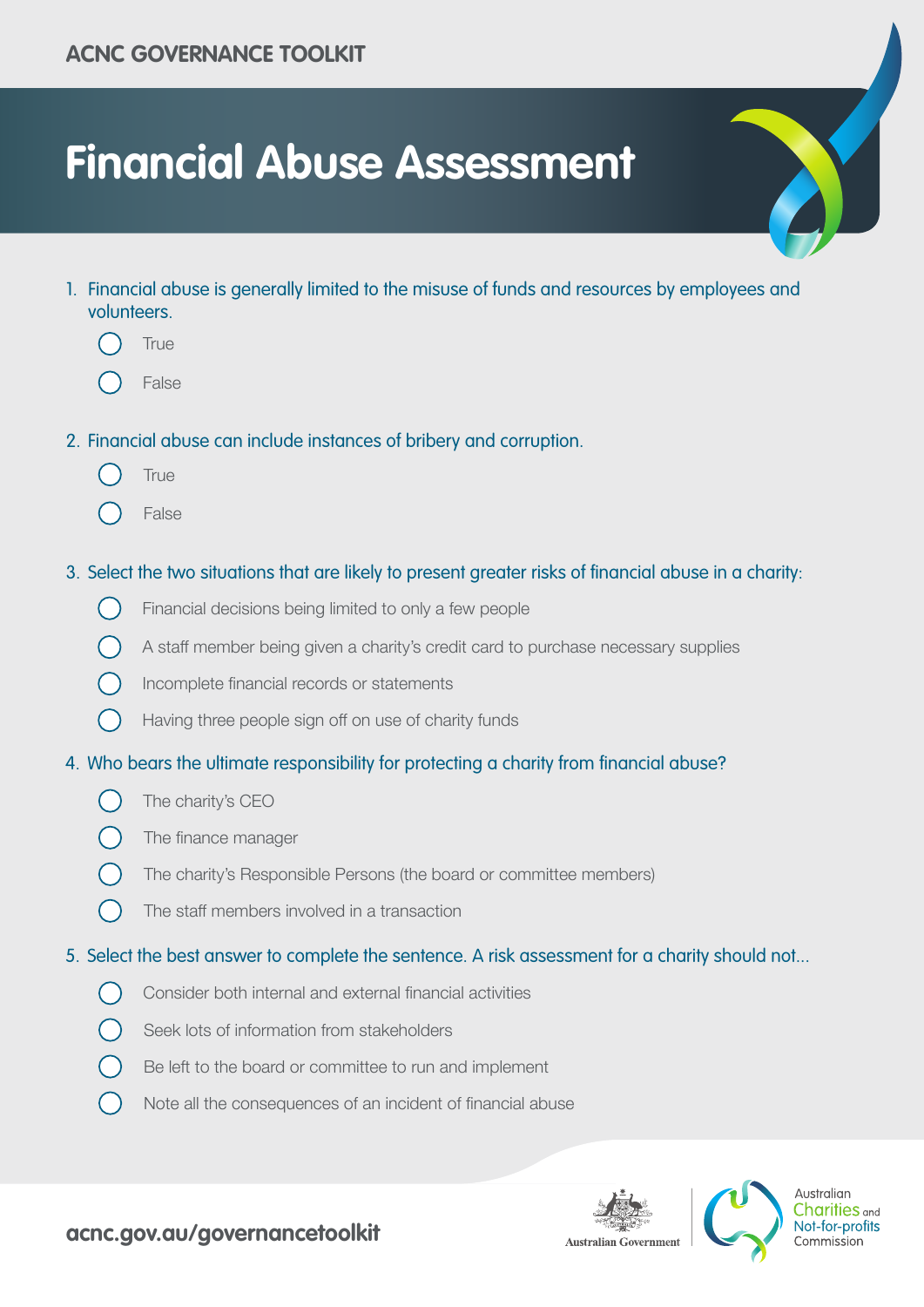#### 6. It is important that even part-time staff and volunteers have access to the charity's policy on preventing financial abuse.

- **True**
- False

# 7. Select the three options that comprise part of a charity's internal controls for finances

- Audits of finances, assets and stock
- Standardised documentation for processes and policies
- Approvals for time off and unpaid leave
- Reporting credit card transactions to the ACNC
- $\bigcap$ Due diligence for decisions on the use of funds

# 8. Which would not be a 'red flag' in thinking about financial abuse in a charity?

- $\left(\begin{array}{c} \end{array}\right)$ Unexplained journal entries
	- Staff being over-defensive or reluctant to disclose information about their work
	- Written approvals for transactions provided by different people
	- Online transactions that occur out of hours

### 9. It is important for each member of a charity's board to have a basic understanding of finances and the way their charity's finances work.

- True
- False

#### 10.Select three right answers to complete the sentence: If a charity comes across an incident of financial abuse, it should...



- Review its policies to see if there may be room for improvements
- Terminate the employment of the people involved immediately
- Seek external help to investigate the incident if it can't manage it internally





Australian Charities <sub>and</sub> Not-for-profits Commission